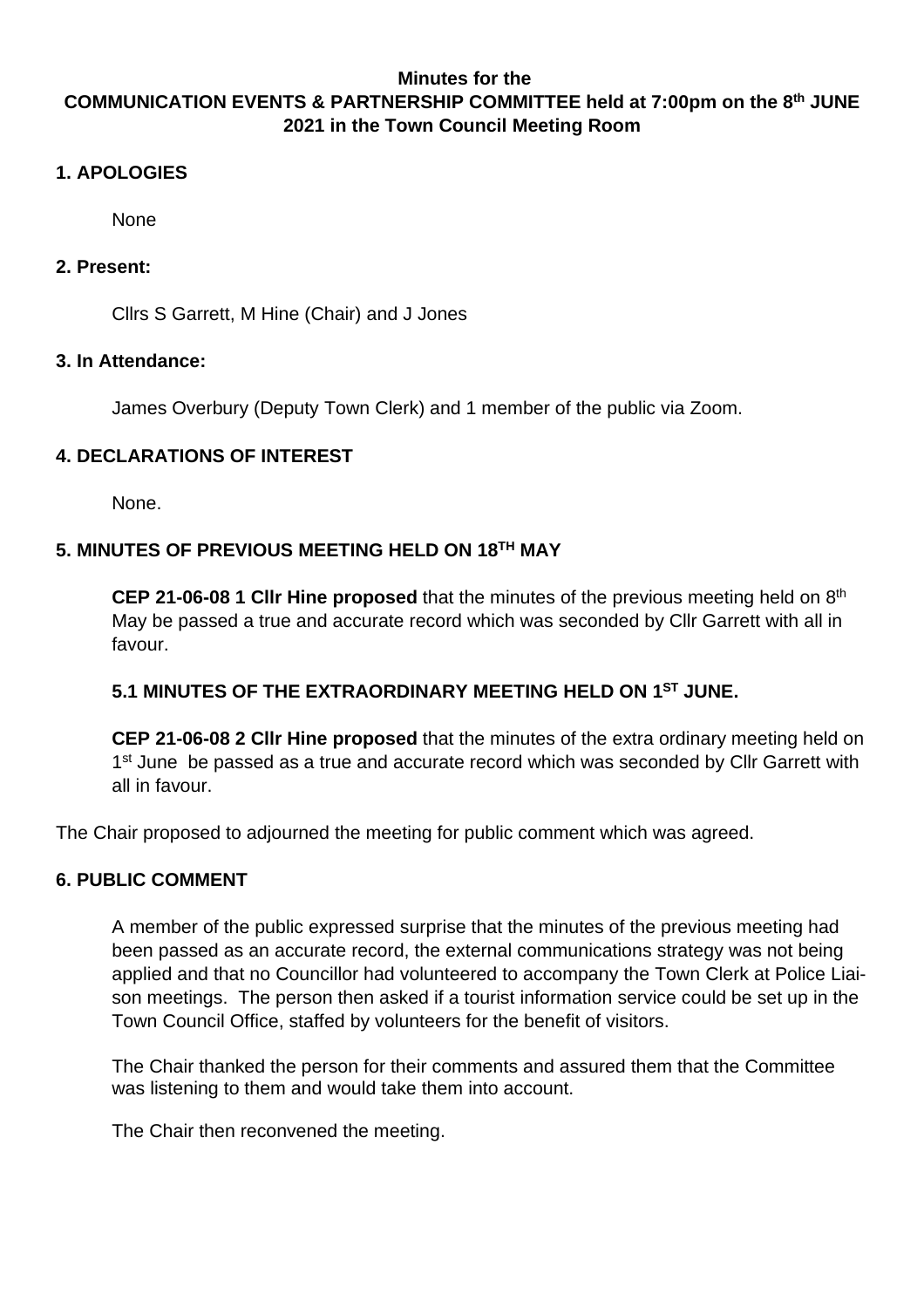### **7. CORRESPONDENCE**

# **7.1 Email from East Suffolk District Council containing the 'Enabling Communities Strategy.**

**This was discussed** and it was agreed to study it and write a precis of the parts relevant to the Town Council

#### **7.2 Email from resident regarding CEP minutes**

**This was discussed** and it was agreed that the minutes referred to were an accurate record. Cllr Hine had prepared a reply to points raised in several emails which would be circulated to Committee members for comment before the DTC would send it as a reply to the person**.**

#### **8 COMMUNICATION**

#### **8.1 Police Matters**

**Cllr Hine reported** that she had nothing further to add to her report at the Full Council meeting last week.

**Cllr Jones noted** that it was disappointing that no Councillor had stood forward to attend the Police meetings and felt it was imperative that a Councillor attended these meetings.

**It was agreed** to recirculate to Councillors the date of the next meeting and to urge someone to step forward.

#### **8.2 Current Website - Ongoing Management & Updates**

**Cllr Hine reported** that the revised website description of the new Committees was in hand. She had also discussed the Calendar of Events with the Website contractor and learnt that there was a Calendar page in existence but it had not been used during the Covid Pandemic. The Website manager advised that only he could make changes or additions to the Calendar but expected this to be achieved within his contracted hours. **It was agreed** to publicise this service to local groups and to email ones known to the Town Council to outline how they could utilise the service.

### **8.3 Communication Plan / Admin**

#### **8.3.1 Welcome Pack Folder**

**CEP 21-06-8 3 Cllr Hine proposed** to purchase a printed folder for the welcome packs spending up to £250.00 from EMR 334, which was seconded by Cllr Garrett with all in favour.

**It was agreed** to investigate and work towards an electronic version of the welcome pack for new residents. Cllr Hine would add this to the action plan.

### **8.3.2 Review of Terms of Reference**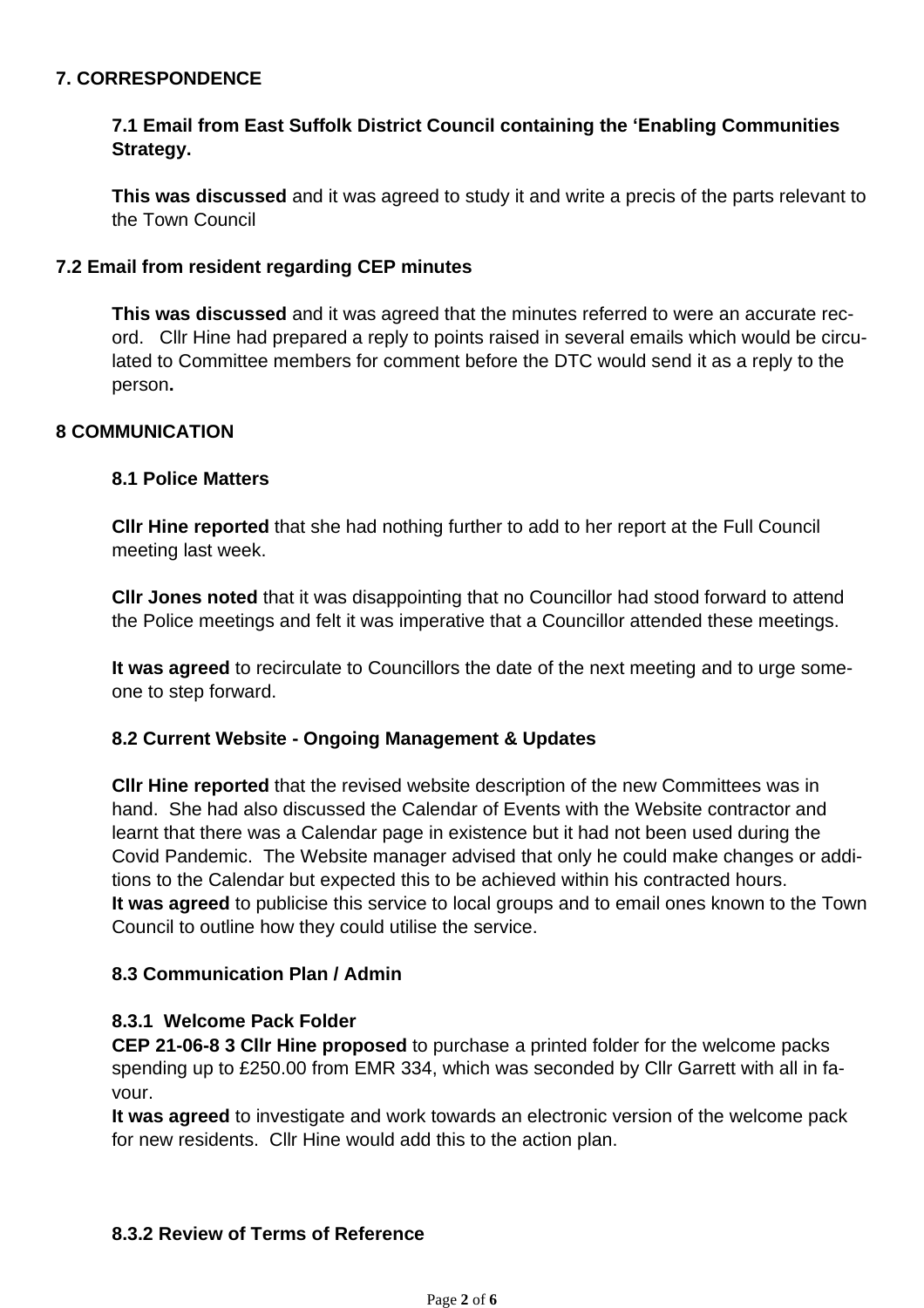Amendments were suggested and approved to the document which Cllr Hine would incorporate and circulate to Committee members for final proof reading.

**CEP 21-06-08 4 Cllr Hine proposed** to recommend to Full Council to adopt the terms of reference which was seconded by Cllr Garrett wit hall in favour.

### **8.4 Calendar 2023**

**Cllr Hine began** by reporting that the 2022 Calendar had been printed and showed a copy to the meeting. It was noted that a poster was being created and the sale of the Calendars advertised in various locations. It was agreed that along with the people who provided the photographs that the sponsors would also receive a free copy.

### **Update on "Then and Now" theme**

**Cllr Garrett reported** that he was happy for people to use photographs on his 'Then and Now' website could be used and also those held by the History Society in the Lanman Museum archive.

A link to both sites would be included in the publicity being generated to encourage members of the public to take part by taking and submitting 'then and now' photographs of Framlingham. It was agreed to call the project 'Framlingham Then & Now' to limit the geography of the photographs to the town.

### **8.5 Social media - Instagram / Facebook / Next-door**

**Cllr Hine reported** that there had been responses from the social media posts calling for volunteers and for new Councillors.

### **8.6 Social Media Policy and strategy – discussion.**

**It was agreed** to make a clear separation between the policy and the strategy, and to prioritise developing a Media Communications strategy. It was acknowledged that there was a high level of skill and time required by anyone taking on the role of posting items from the Town Council on social media. With these observations in mind Cllr Hine reported that she would continue to work on drafting a document for consideration.

The issue of dedicated emails for Councillors was discussed. It was noted that there was not enough in the budget to purchase email accounts for all six Councillor Chairs from the current website provider but this function should be explored with the new website contractor. It was agreed to investigate if there was an existing slot for a dedicated email for Cllr Hine in the existing platform that this be considered at the next meeting. This would formalise any uploading of social media posts from Councillor Hine and clearly indicate that any responses were from the Town Council.

# **8.7 News Items - to be considered for next month**

**Cllr Hine reported** that the following news items would be drafted for the July issue of the newsletter: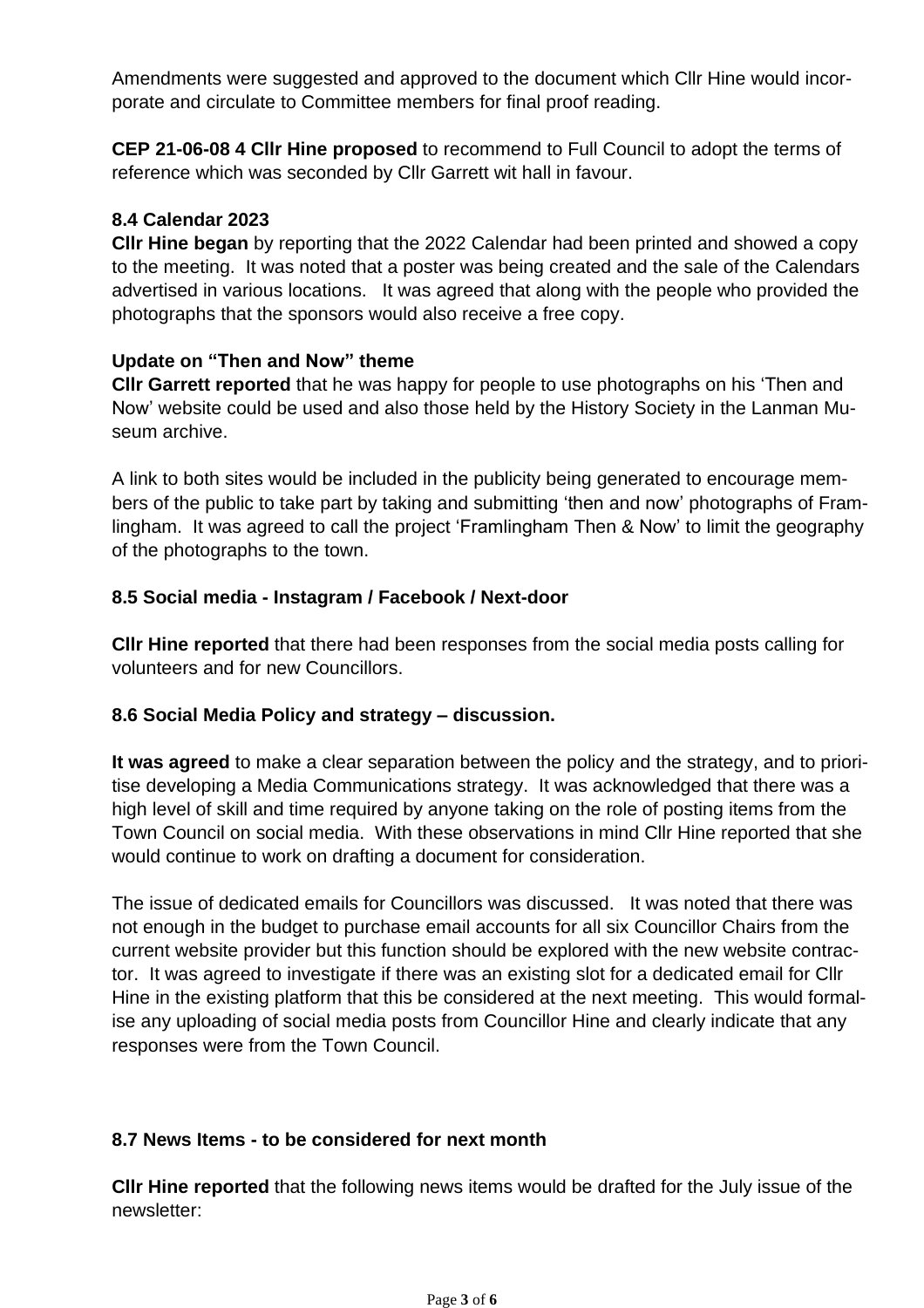- The New Website
- Two new Councillors
- Formation of the Events Sub Committee and the Environment Advisory Group
- The revision of the Neighbourhood Plan
- The response to the planning application by LeaperLand

# **9. PROJECTS**

# **9.1 CCTV**

**The DTC reported** that work was in progress but was slow and complicated. Various permissions had to be sought from the County Council and an application for listed building consent was required. These permissions attracted fees which would need to be agreed.

### **9.2 New Website**

**It was agreed** to set a date for the next website working group within the next two weeks, and for Cllr Hine and the DTC to create a revised project plan and schedule.

It was agreed to meet with 2Commune and to seek contract terms for more than one year.

### **9.3 WIFI in Town Centre**

**No more progress had** been made but it was noted that a meeting was scheduled for 6<sup>th</sup> July with the District Council and the FBA to discuss the free WIFI and the People and Places programme.

### **9.4 New Framlingham Crest Flag**

**CEP 21-06-08 5 Cllr Hine proposed** to purchase from 'Bannerbuzz' four new Framlingham Crest flags at a cost of £88.48 from budget 2107 which was seconded by Cllr Garrett with all in favour.

### **9.5 New Noticeboard**

**The DTC reported** that the listed building consent required would be included in the LBC application made for the CCTV to save costs.

Cllr Jones volunteered to paint the notice board when it had been made.

# **10. COMMUNITY & PARTNERSHIPS**

### **10.1 FBA**

**The DTC fed back** on the most recent meeting. An offer of support and help was made by the Town Council to the FBA for any events happening at Christmas, and the FBA would be discussing this offer at their next management team meeting. It was agreed to inform the FBA that Cllr Jones would be the new Town Council representative and for the DTC to supply Cllr Jones with the most recent minutes of the meetings.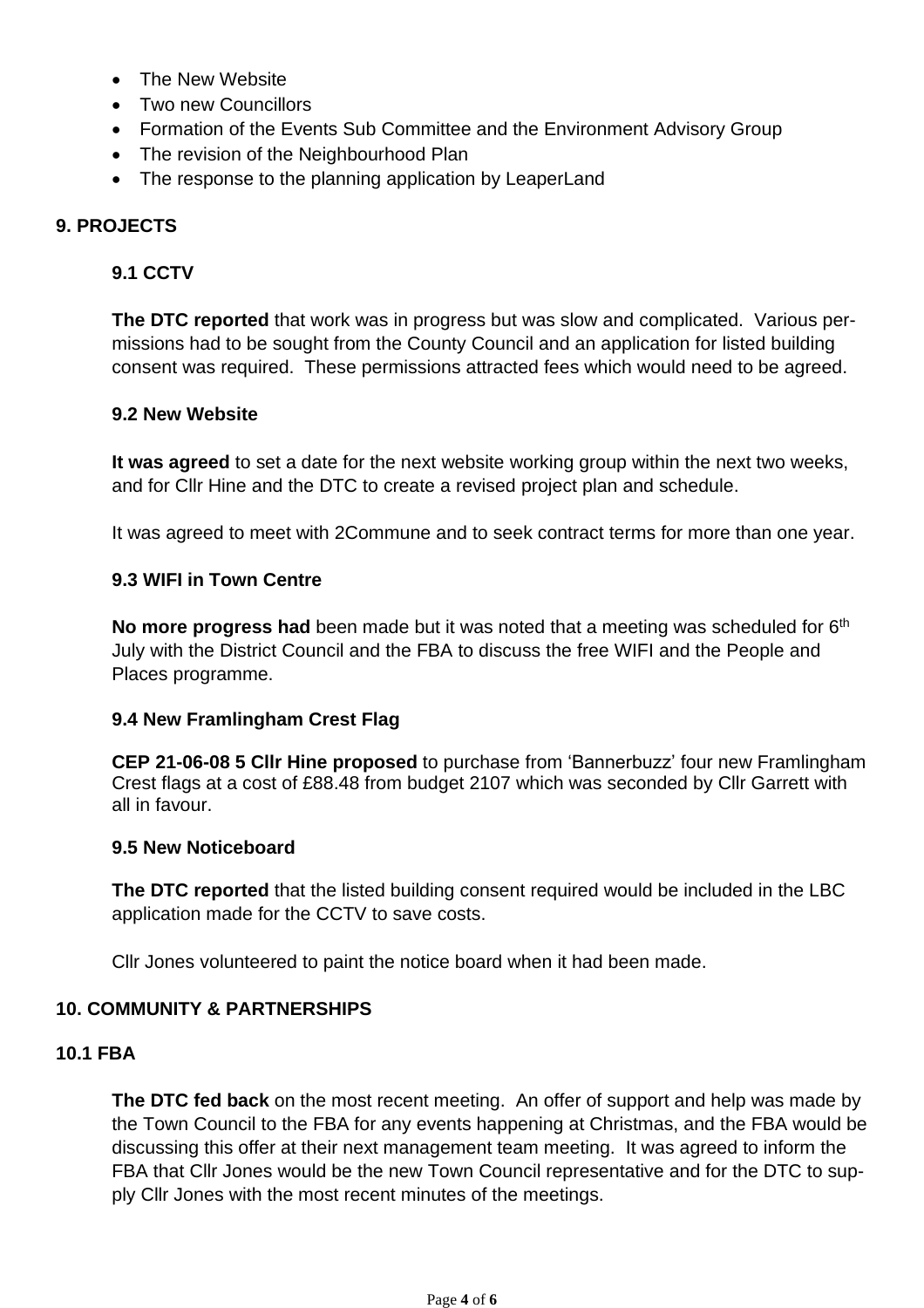### **10.2 Report on the CPA small grants meeting**

**Cllr Hine reported** that two grants were being considered – a set of Goal posts for Wickham Market and financial support to Hour Community to convert the telephone box on Market Hill.

**It was noted** that the CPA meetings clashed with the Full Council meetings and representations would be made to the CPA to change the frequency and date of their meetings.

### **11. EVENTS**

#### **11.1 Events Sub Committee**

**The Sub Committee terms** of reference and scope was deferred as it was still being drafted, but would form an agenda item at the next meeting.

### **11.2 Xmas 2021**

**It was agreed** that the Events Sub Committee would lead on plans for Christmas. It was agreed the DTC ask Cllr Burroughes if he would be able to support the funding of a Christmas tree for the town. It was suggested that in the absence of any existing plans that celebrations would centre around the tree and any event happening at the Castle for local residents.

#### **11.3 Queen's Platinum Jubilee 2-5 June 2022**

**It was agreed** to bid for funds from the Town Council in the budget setting exercise in October to fund activities to celebrate the Queen's Diamond Jubilee.

It was also agreed to canvas opinion from residents to establish what they felt would be welcome events during the celebrations.

The NHS Workers Celebration Day on 5th July was noted, and it was agreed to fly the NHS flag and print out the official rainbow artwork for shops to display in their windows

#### **12. Action Plan**

**Cllr Hine would update** and circulate the Action Plan. It was agreed that a copy of the Communication Committee's section of the Action Plan should be attached to all future agendas for updating by the whole committee.

#### **Matters of Report and items for next agenda only**

**Cllr Hine reported** that she had created a revised 'crib sheet' for the new Committee names and this had been circulated.

### **For the next Agenda:**

• Bus stop Notice Board nearing end of life